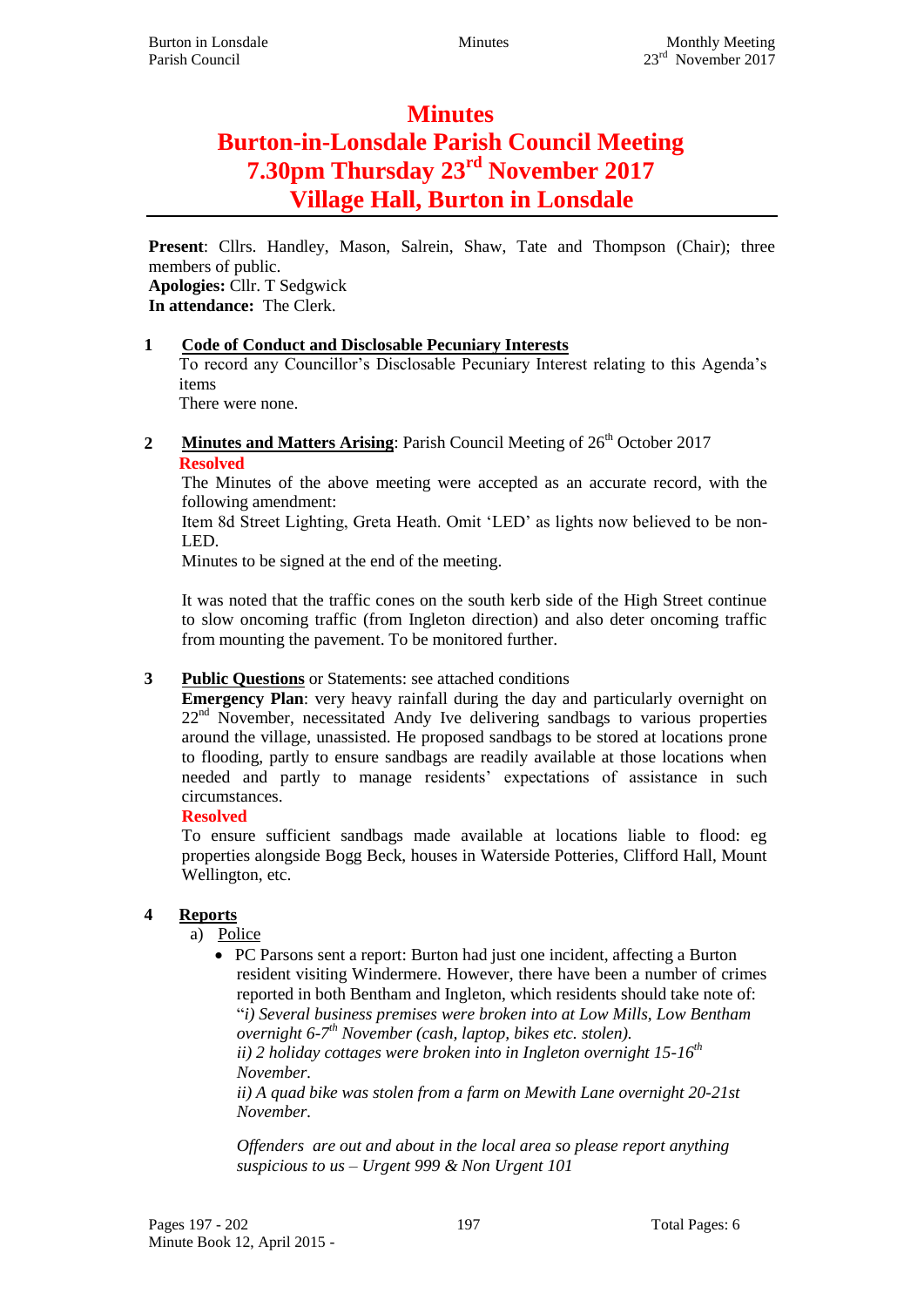*If anyone would like to sign up to Craven Community messaging then please visit - [www.northyorkshirecommunitymessaging.org](http://www.northyorkshirecommunitymessaging.org/) – it is a free messaging system for North Yorkshire that allows you to register to receive the latest crime notifications and community news happening in your local neighbourhood.*"

#### **Resolved**

To include this report in the *Burtonian* to publicise the issues.

 Police and Crime Commissioner Community Mapping Sam Hutchinson, Community Mapping Project Officer and assistant to Julia Mulligan, Police and Crime Commissioner, North Yorkshire, would like to visit Burton to gain better information about the parish, along with other North Craven areas.

#### **Resolved**

To invite Sam Hutchinson for a visit, to meet councillors and the Clerk.

- b) North Yorks County Councillor: no report
- c) Craven District Councillors

Cllr Thompson reported the new Local Plan is nearly ready in its final version for submission to the Planning Commissioners/ Planning Inspectorate.

#### • Planning Matters

#### Application 2017/18595 HH: 14 Manor Close; **Proposed single storey rear extension and first floor side extension**

Details for this application were circulated prior to the meeting. **Resolved**

Councillors had no comments regarding this application and would not be sending any comments to Craven District Council.

 Community Governance Review re councillor numbers (does not affect Burton)

This matter concerns the number of councillors representing each ward; Bentham/Burton is not affected.

## d) Clerk, YLCA; Correspondence

 NYCC Commons register update; for information only: the Clerk has confirmed the common land register items CL 285 Topping Hole, CL 167 Little Bridge and CL 267 Riverside Land.

Village signage: bike track and Riverside Land: signs awaiting collection.

## **5 Castleberg Hospital Consultation**

A three-month consultation has now been launched on two service options for the future of community care services for people living in Craven (including the future of Castleberg Hospital). The consultation runs until 27 February 2018.

The two proposals encompass community services for adults - when they need rehabilitation or more support to prevent them becoming acutely unwell, together with care when they are nearing the end of their life.

A drop in session at Bentham will take place on Monday  $11<sup>th</sup>$  December between 10am and midday, at Bentham Town Hall. Other dates at different venues are on the poster which will be in the Village Shop.

Copies of any of the documents can be sent out – whether for your own use or to pass to friends, neighbours or community groups – please contact our communications team on 01274 237546 or email [engage@awcccg.nhs.uk](mailto:engage@awcccg.nhs.uk)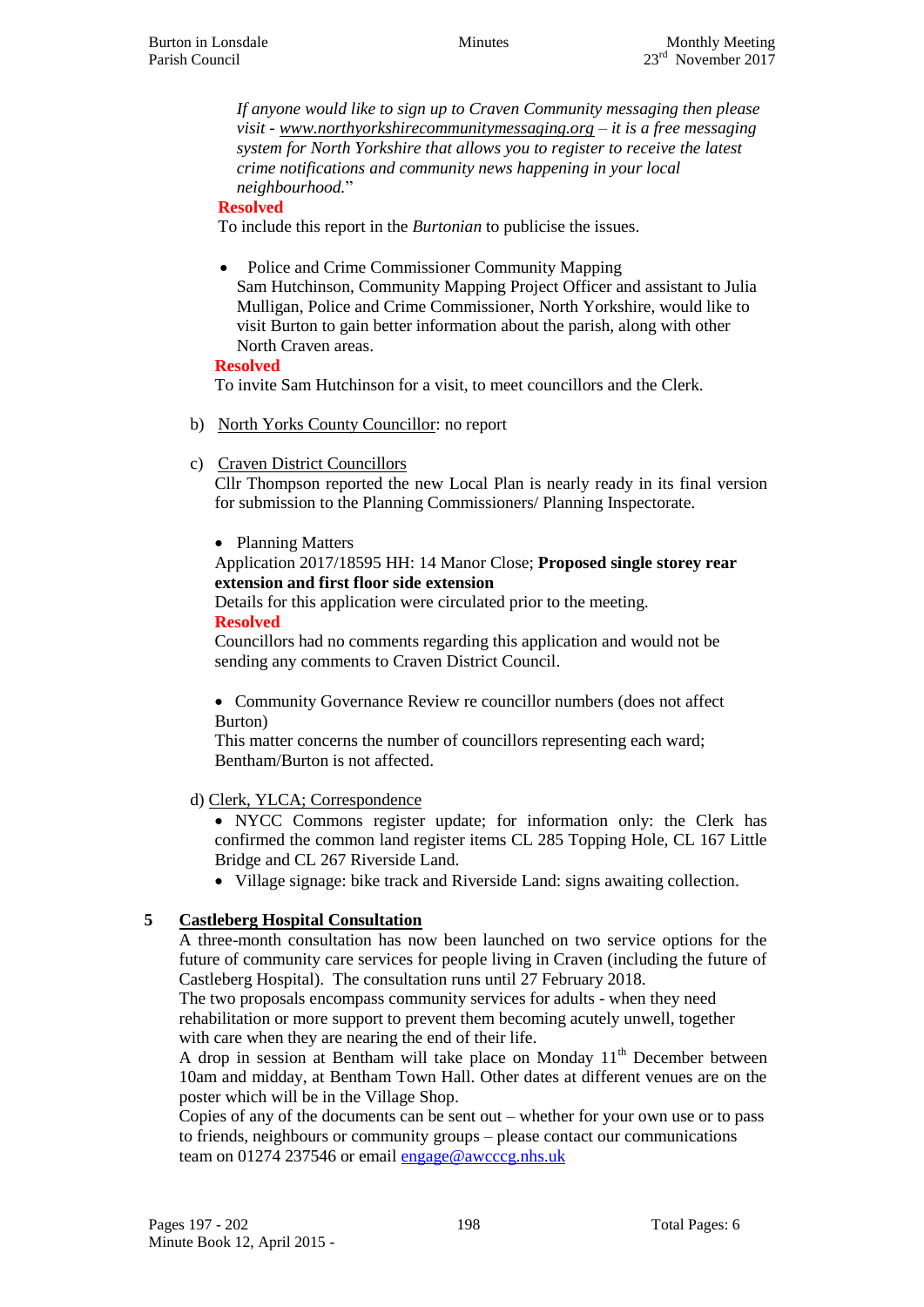# **6 Finance Matters**

- a) Bank balances, including receipts since statement date The Clerk gave details as per the Appendix.
- b) Approval of payments of budgeted and non budgeted items **Resolved**

To approve the payments as per Appendix.

- c) Finance Committee reports:
	- half year accounts to 30th September 2017: report Expenditure is in line with the budget (see Finance Committee Minutes 22nd November).
	- proposed 2018-19 annual budget

The Finance Committee recommends a budget of £16,280 for the financial year 2018-19, a small increase on the 2017-18 budget which should cover any slight increases in costs.

- proposed 2018-19 precept; authorisation of signing of precept request form The Finance Committee proposes a precept of £16,500 for the financial year 2018-19, noting the precept in previous years was as follows:
	- 2015-6: £13,500 2016-7: £14,750
	- 2017-8: £16,000
	- 2018-9: £16,500 (proposed)

This figure takes into account additional responsibilities/activities now being carried by the Parish Council eg verge grass cutting, etc.

Proposed: Cllr Mason, seconded Cllr Thompson

**Resolved**

To request an annual precept of £16,500 for the year 2018-19, and to authorise Cllrs. Thompson and Handley, along with the RFO, S Gregory (Clerk) to sign the application form, when it becomes available.

i) Tau Solar project funding and additional village projects: progress report incl. Footpath to Recreation Ground

Cllr Thompson reported the recently completed footpath between Burton Bridge and the Recreation Ground survived the previous day's torrential rain/flooding, with just three short sections affected which will require repair. It was noted the weather was on a par with that of Storm Desmond (December 2015), although not officially designated as a storm.

The Sports Pavilion solar panels are scheduled to be installed on Wednesday  $29<sup>th</sup>$  November, and have been paid for by Tau Solar Ltd.

The Village Shop has submitted a request for money to pay for new freezers.

Children's Swings: because of the complicated payment process, manufacture is done after payment; installation will now be in January 2018. Barriers will be in place around the area during construction.

j) Burton in Lonsdale Community Pub Group: donation of un-used funds to village play ground equipment

The Group still has SIB grant money and has been given permission to spend the money specifically on new children's play equipment up to a value of £6,500, a great boost to the village projects. A letter of thanks to be sent to the Group's Committee.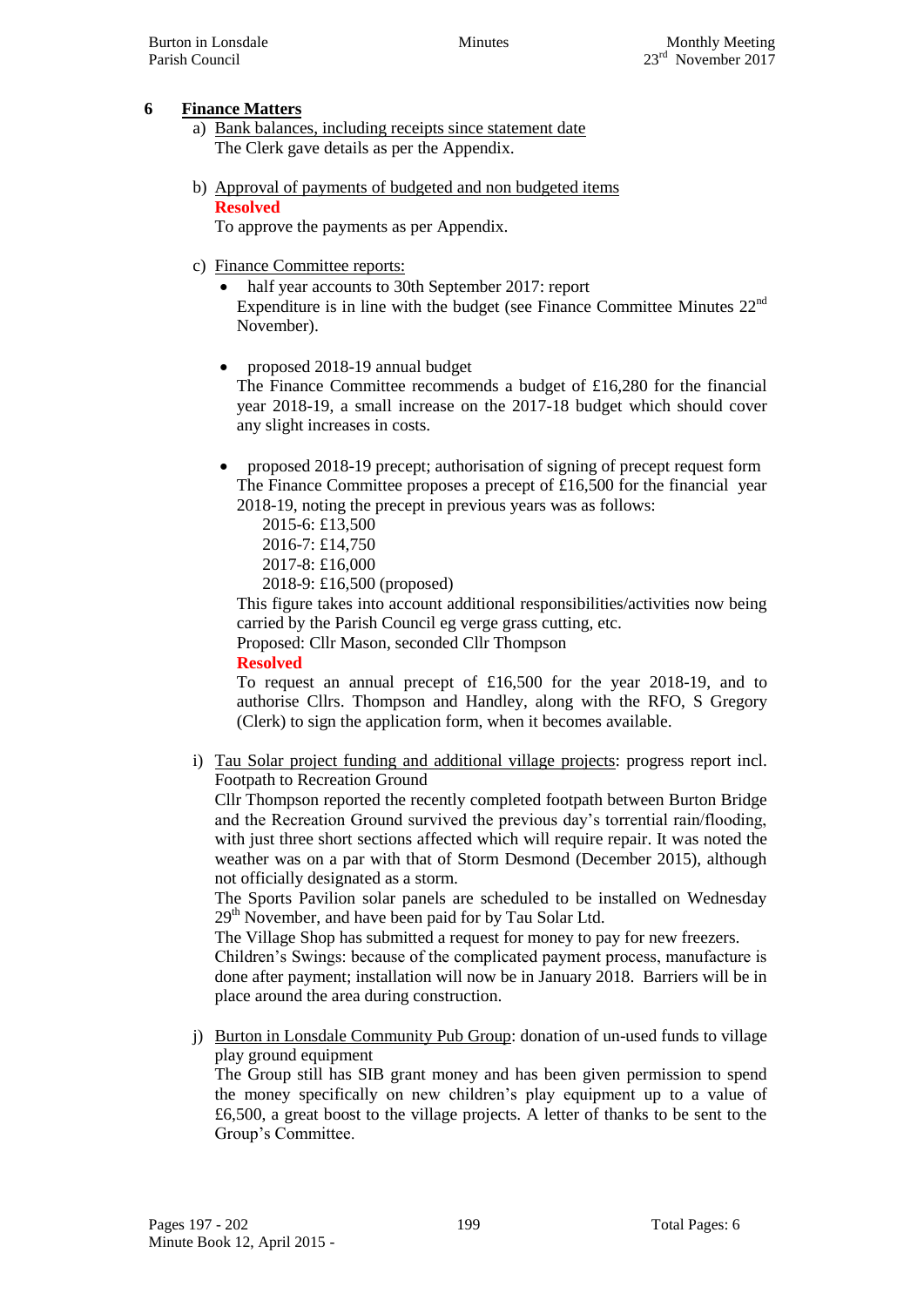To summarise project development progress so far (ex VAT): Mike Illsley getting proposals for additional pay equipment up to £8,000 Mark Christie getting proposals for outdoor gym equipment up to £8,000 The solar panels will be just over  $£6,200$ , and children's swings will be approx £4,500.

The community orchard's trees and guards will be funded by the Rotary Club (invoicing the Parish Council).

# **7 Parish Councillor Reports**

a) Village Hall Committee

Andy Ive reported a small team of building design students from UCLAN will be visiting the Village Hall to make proposals regarding further storage space ; one proposal is to move the men's urinals to their original position at the back of the hall pre 2003.

b) Bentham Common Lands Charity

A meeting was scheduled; however some members did not attend; it is hoped a meeting can be held after Christmas. The Trustees are being kept up to date regarding the work to the Community Orchard (which is on BCLC land).

- c) Woodland Trust: no report.
- d) Local Footpath Volunteers

Cllr Thompson reported some work has been nearly completed on boggy ground at Ingleton. The double gate across the footpath from the Frount has been adjusted and now closes without effort. There are three more jobs to do in the area at this time.

## **8 Recreation Committee**

a) Play Area inspection reports

The reports have been done recently; there has been some minor vandalism on the swings (including the remaining basket swing, now that the two sets of olds swings have been removed) and should be monitored.

The cycle track will be checked after the recent heavy rain; if the newly dug drain does not work, further work will be done.

- b) Pavilion: bookings, maintenance, including cleaning The bookings are not as many as the same time last year: local teams are experiencing difficulty in acquiring team members. Cleaning continues to be done well.
- c) Grass cutting for 2018

Cllr Thompson declared his interest re this item (see Finance Cttee Minutes 22 Nov 2017); the contractor to be invited to submit prices for 2018 for the council's consideration. It was agreed this year's grass cutting both on the Recreation Field and other areas has been of a high standard; the 2018 prices are awaited with interest.

# **9 Maintenance Reports**

a) Village Green, including War Memorial; 2017 Xmas Tree A letter to David Gillibrand will be sent regarding the power supply for the Christmas Tree lights.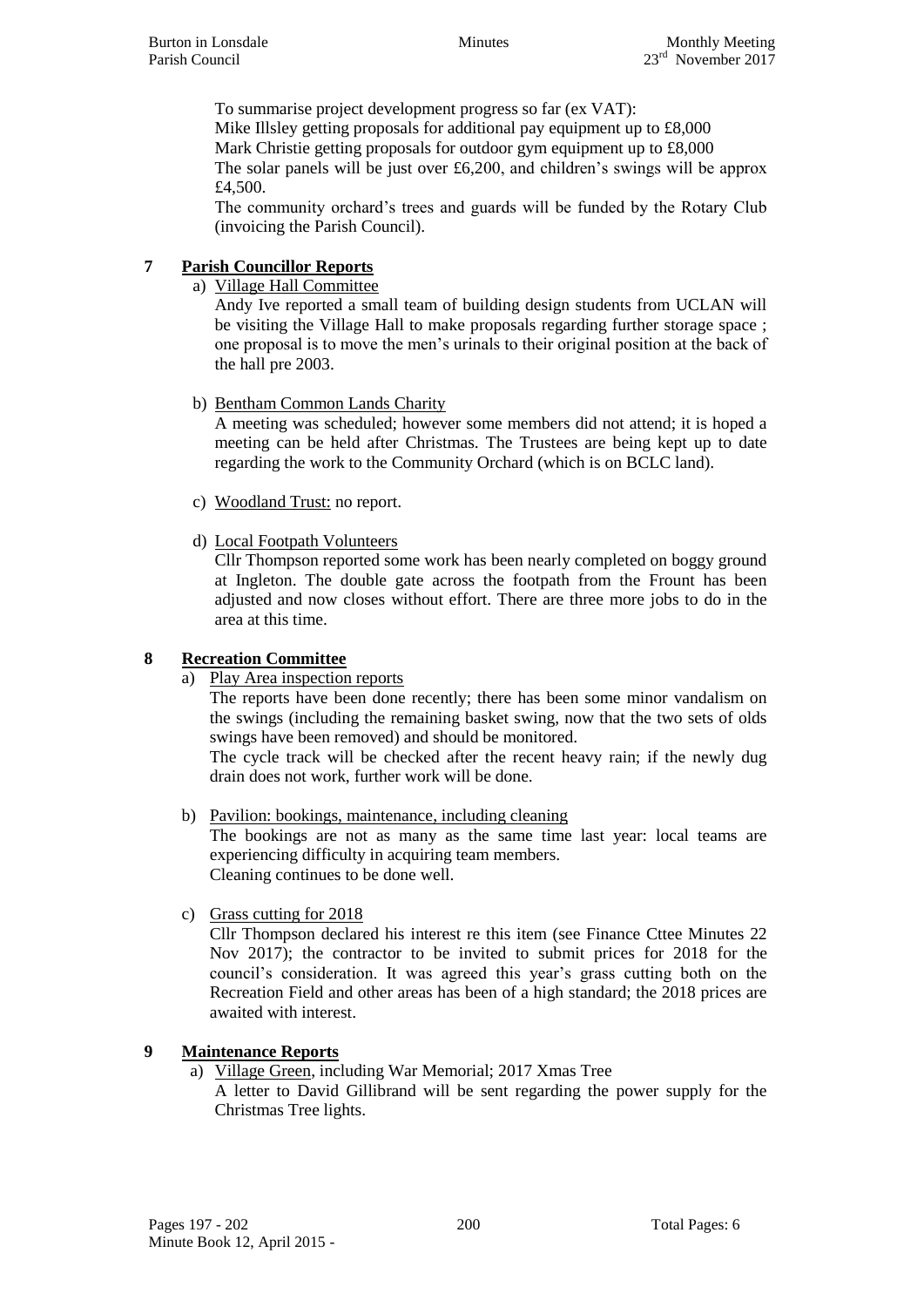# b) Riverside Land

The recent survey highlighted the likelihood of ash die-back disease; money will be available for dealing with the matter.

The 'bush' tree behind the bench has been cut down to its base, aiding visibility for cars when approaching from south of the bridge/Greta Heath.

## c) Very Old and Separate Churchyard, including the Lych Gate

An informal meeting arranged by David Gillibrand (Harris Garth owner), All Saints' PCC and two Parish Council representatives (Cllrs Thompson and Salrein), discussed a scheme proposal by David Gillibrand whereby he would take responsibility for the Lych Gate maintenance; he also made a proposals to

- Move his boundary wall to the west of the current gravel path
- Move the gravel path westward to remain in line with the new position of the church grounds rear gate
- Move the rear gate to the church grounds westward
- Fell the yew trees in front of the church due to severe root encroachment on graves and under walls

The proposals will be put into a document to be sent to all parties for discussion.

# d) Street Lighting

NYCC is carrying out a programme of replacing all its street lighting with LED lighting, to contain energy costs. Burton is likely to be late in the programme. However, enquiries to be made as to cost of replacing the Parish Council's lights with LEDs at the same time as NYCC's lights, to see if a cost saving vs keeping lights to end of life (c2032).

## e) Public benches

Volunteer Mike Illsley has sanded and re-varnished several of the public benches, to a high standard. Thanks were given by the councillors.

# **10 Items to be included by Clerk in press release**

#### **Resolved**

To report the additional money made available by Burton in Lonsdale Community Pub Group and SIB.

#### **11 Date, time and venue next monthly Parish Council meeting** Thursday 25<sup>th</sup> January 2018.

The meeting closed at 8.55pm.

**Signed................................................................. Dated............................**